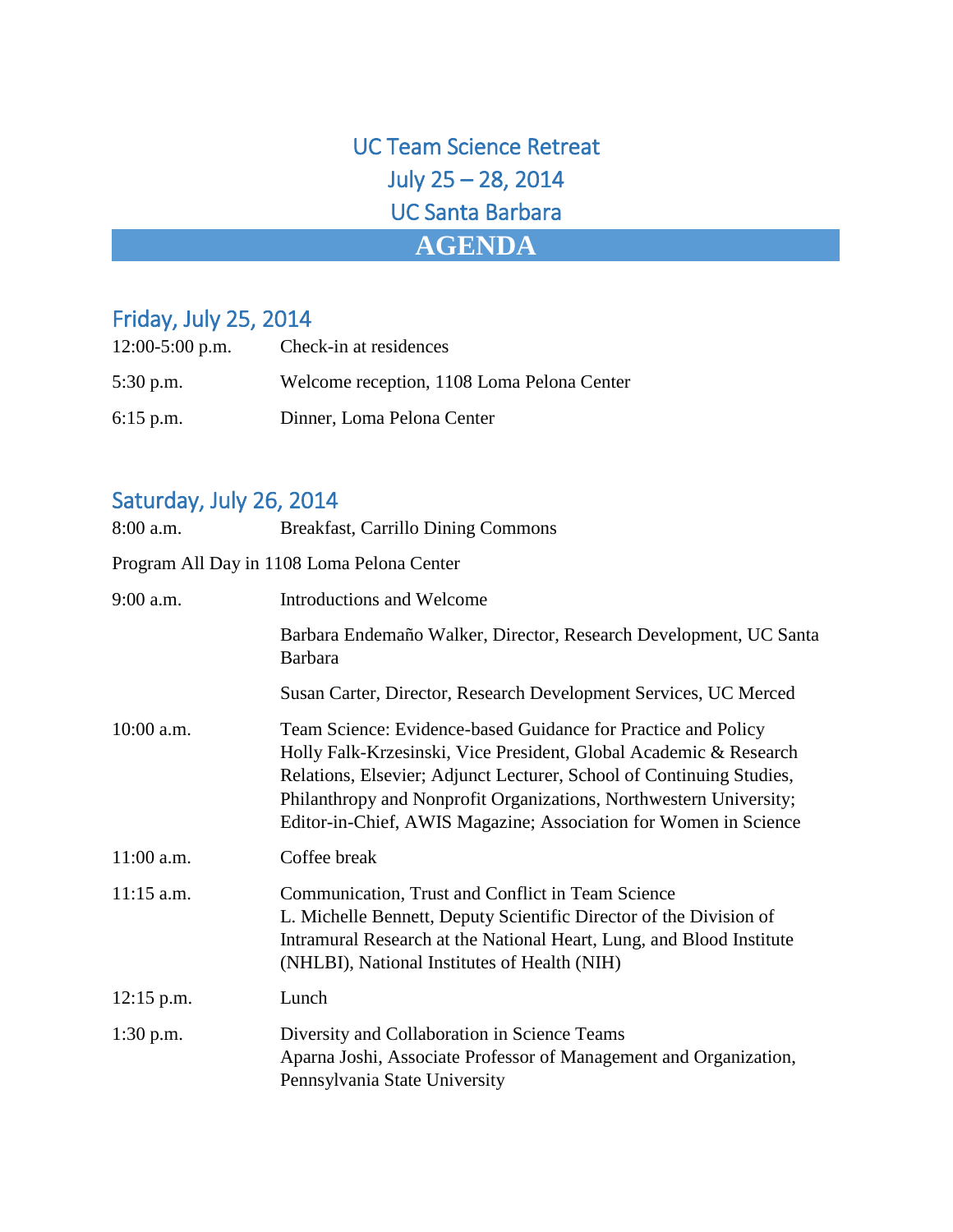| $2:30$ p.m. | Navigating Life in the UC system<br>Susan Carlson, Vice Provost for Academic Personnel, University of<br>California Office of the President  |
|-------------|----------------------------------------------------------------------------------------------------------------------------------------------|
| $3:30$ p.m. | Proposal consultation with writing, research, funding agency, and<br>leadership training faculty                                             |
| $4:30$ p.m. | Outdoor activities (surfing, beach walk, meditation labyrinth) and/or<br>proposal consultation with writing and research development faculty |
| $6:15$ p.m. | Dinner, Loma Pelona Center                                                                                                                   |
|             | <b>Welcome Remarks</b>                                                                                                                       |
|             | Michael Witherell, Vice Chancellor for Research, UC Santa Barbara                                                                            |

## Sunday, July 27, 2014

| 8:00 a.m.    | <b>Breakfast, Carrillo Dining Commons</b>                                                                                                                    |
|--------------|--------------------------------------------------------------------------------------------------------------------------------------------------------------|
|              | Program All Day in 1108 Loma Pelona Center                                                                                                                   |
| $9:00$ a.m.  | <b>Team Science Experiences</b><br>Karen McDonald, Professor, Chemical Engineering & Materials Science,<br><b>UC</b> Davis                                   |
|              | Raymond L. Rodriguez, Professor, Molecular and Cell Biology, UC Davis                                                                                        |
| $10:15$ a.m. | Coffee break                                                                                                                                                 |
| $10:30$ a.m. | Promoting Collaboration and Discovery through Extraordinary Leadership<br>Miles Ashlock, Director of Leadership Development, OSL, UC Santa<br><b>Barbara</b> |
|              | Katya Armistead, Associate Dean of Student Life and Activities, UC<br>Santa Barbara                                                                          |
| $12:00$ p.m. | Lunch                                                                                                                                                        |
| $1:30$ p.m.  | Work-life Satisfaction in Academic and Science Careers<br>Tracy Blois, Amgen                                                                                 |
| $2:30$ p.m.  | Proposal consultation with writing, research, funding agency, and<br>leadership training faculty                                                             |
| $4:00$ p.m.  | Outdoor activities (surfing, beach walk, meditation labyrinth)                                                                                               |
| $6:15$ p.m.  | Dinner, Loma Pelona Center                                                                                                                                   |